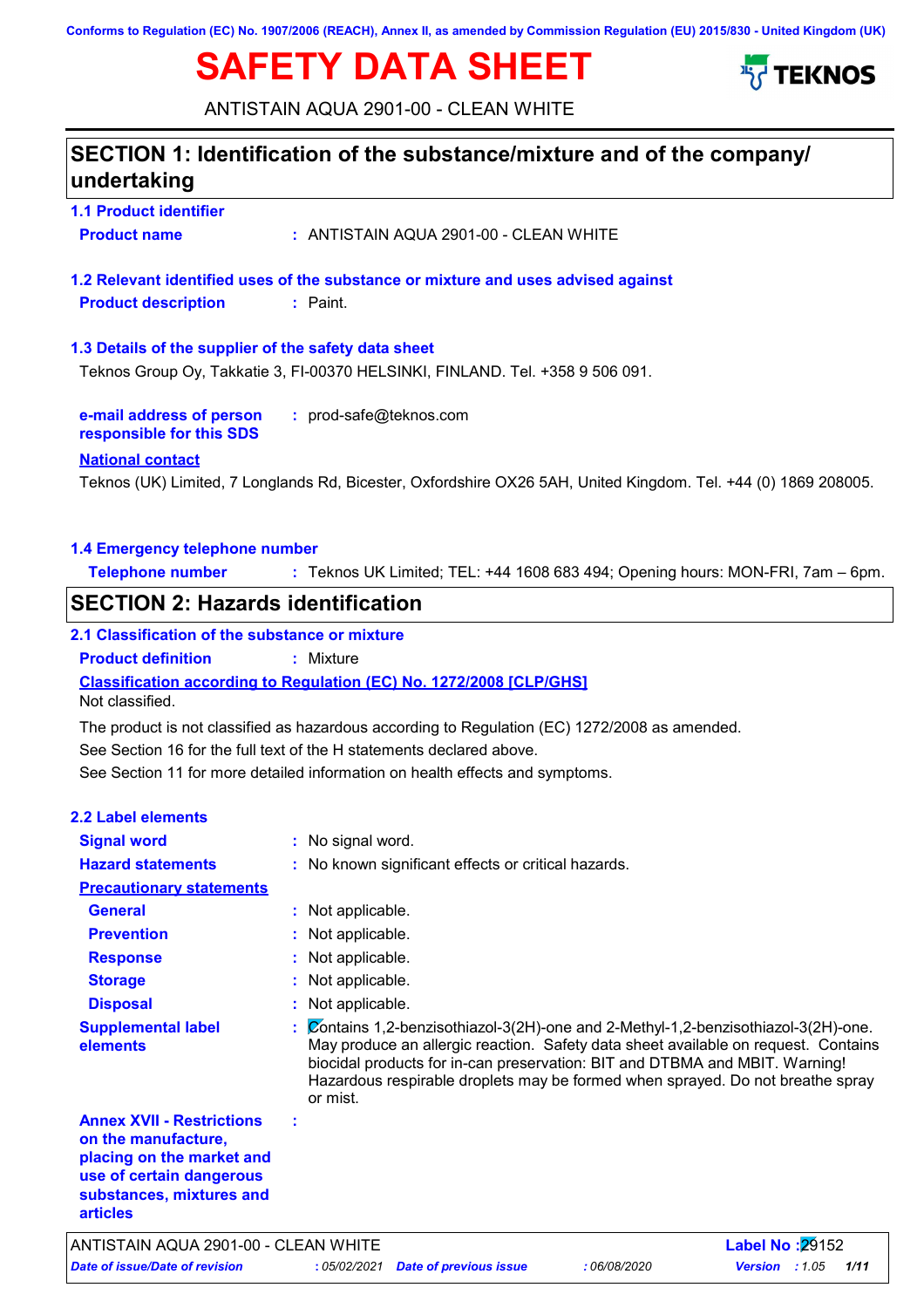### **SECTION 2: Hazards identification**

#### **2.3 Other hazards**

**Other hazards which do : not result in classification** : None known.

### **SECTION 3: Composition/information on ingredients**

| <b>Product/ingredient name</b>            | <b>Identifiers</b>                                                                    | $\frac{9}{6}$ | <b>Regulation (EC) No.</b><br>1272/2008 [CLP]                                                                                                                                                 | <b>Type</b> |
|-------------------------------------------|---------------------------------------------------------------------------------------|---------------|-----------------------------------------------------------------------------------------------------------------------------------------------------------------------------------------------|-------------|
| $2-(2-butoxyethoxy)ethanol$               | REACH #:<br>01-2119475104-44<br>EC: 203-961-6<br>CAS: 112-34-5<br>Index: 603-096-00-8 | $\leq$ 3      | Eye Irrit. 2, H319                                                                                                                                                                            | [1] [2]     |
| 1,2-benzisothiazol-3(2H)-one              | EC: 220-120-9<br>CAS: 2634-33-5<br>Index: 613-088-00-6                                | < 0.05        | Acute Tox. 4, H302<br>Skin Irrit. 2, H315<br>Eye Dam. 1, H318<br>Skin Sens. 1, H317<br>Aquatic Acute 1, H400<br>$(M=1)$                                                                       | $[1]$       |
| 2-Methyl-1,2-benzisothiazol-3(2H)-<br>one | CAS: 2527-66-4                                                                        | < 0.0015      | Acute Tox. 3, H301<br>Acute Tox. 4, H312<br>Skin Corr. 1C, H314<br>Eye Dam. 1, H318<br>Skin Sens. 1A, H317<br>Aquatic Acute 1, H400<br>$(M=1)$<br>Aquatic Chronic 2,<br>H411<br><b>EUH071</b> | $[1]$       |
|                                           |                                                                                       |               | See Section 16 for<br>the full text of the H<br>statements declared<br>above.                                                                                                                 |             |

There are no additional ingredients present which, within the current knowledge of the supplier and in the concentrations applicable, are classified as hazardous to health or the environment, are PBTs, vPvBs or Substances of equivalent concern, or have been assigned a workplace exposure limit and hence require reporting in this section.

 $\overline{\mathcal{Q}}$ ontains: > 1 % TiO2 (<10 µm)

**Type** 

[1] Substance classified with a health or environmental hazard

[2] Substance with a workplace exposure limit

[3] Substance meets the criteria for PBT according to Regulation (EC) No. 1907/2006, Annex XIII

[4] Substance meets the criteria for vPvB according to Regulation (EC) No. 1907/2006, Annex XIII

[5] Substance of equivalent concern

[6] Additional disclosure due to company policy

Occupational exposure limits, if available, are listed in Section 8.

### **SECTION 4: First aid measures**

| <b>4.1 Description of first aid measures</b> |                                                                                                                                                                                             |
|----------------------------------------------|---------------------------------------------------------------------------------------------------------------------------------------------------------------------------------------------|
| <b>Eye contact</b>                           | : Immediately flush eyes with plenty of water, occasionally lifting the upper and lower<br>eyelids. Check for and remove any contact lenses. Get medical attention if irritation<br>occurs. |
| <b>Inhalation</b>                            | : Remove victim to fresh air and keep at rest in a position comfortable for breathing.<br>Get medical attention if symptoms occur.                                                          |
| <b>Skin contact</b>                          | : Flush contaminated skin with plenty of water. Remove contaminated clothing and<br>shoes. Get medical attention if symptoms occur.                                                         |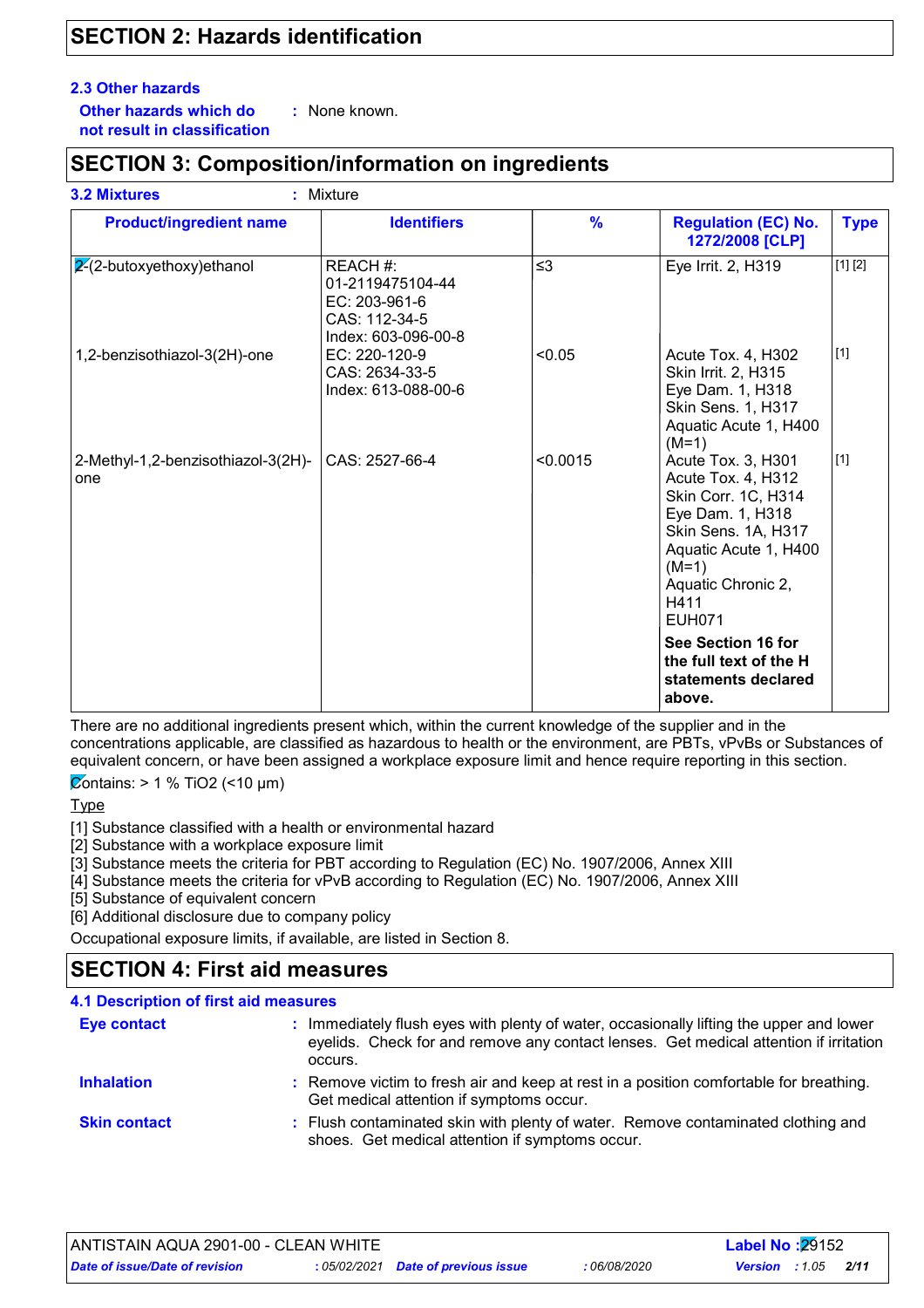| <b>SECTION 4: First aid measures</b>                     |                                                                                                                                                                                                                                                                                                                                                                       |
|----------------------------------------------------------|-----------------------------------------------------------------------------------------------------------------------------------------------------------------------------------------------------------------------------------------------------------------------------------------------------------------------------------------------------------------------|
| <b>Ingestion</b>                                         | : Wash out mouth with water. Remove victim to fresh air and keep at rest in a<br>position comfortable for breathing. If material has been swallowed and the exposed<br>person is conscious, give small quantities of water to drink. Do not induce vomiting<br>unless directed to do so by medical personnel. Get medical attention if symptoms<br>occur.             |
| <b>Protection of first-aiders</b>                        | : No action shall be taken involving any personal risk or without suitable training.                                                                                                                                                                                                                                                                                  |
|                                                          | 4.2 Most important symptoms and effects, both acute and delayed                                                                                                                                                                                                                                                                                                       |
| <b>Over-exposure signs/symptoms</b>                      |                                                                                                                                                                                                                                                                                                                                                                       |
| <b>Eye contact</b>                                       | : No specific data.                                                                                                                                                                                                                                                                                                                                                   |
| <b>Inhalation</b>                                        | No specific data.                                                                                                                                                                                                                                                                                                                                                     |
| <b>Skin contact</b>                                      | No specific data.                                                                                                                                                                                                                                                                                                                                                     |
| <b>Ingestion</b>                                         | : No specific data.                                                                                                                                                                                                                                                                                                                                                   |
|                                                          | 4.3 Indication of any immediate medical attention and special treatment needed                                                                                                                                                                                                                                                                                        |
| <b>Notes to physician</b>                                | : Treat symptomatically. Contact poison treatment specialist immediately if large<br>quantities have been ingested or inhaled.                                                                                                                                                                                                                                        |
| <b>Specific treatments</b>                               | : No specific treatment.                                                                                                                                                                                                                                                                                                                                              |
| <b>SECTION 5: Firefighting measures</b>                  |                                                                                                                                                                                                                                                                                                                                                                       |
| 5.1 Extinguishing media                                  |                                                                                                                                                                                                                                                                                                                                                                       |
| <b>Suitable extinguishing</b><br>media                   | : Use an extinguishing agent suitable for the surrounding fire.                                                                                                                                                                                                                                                                                                       |
| <b>Unsuitable extinguishing</b><br>media                 | : None known.                                                                                                                                                                                                                                                                                                                                                         |
|                                                          | 5.2 Special hazards arising from the substance or mixture                                                                                                                                                                                                                                                                                                             |
| <b>Hazards from the</b><br>substance or mixture          | : In a fire or if heated, a pressure increase will occur and the container may burst.                                                                                                                                                                                                                                                                                 |
| <b>Hazardous combustion</b><br>products                  | : In a fire, decomposition may produce toxic gases/fumes.                                                                                                                                                                                                                                                                                                             |
| <b>5.3 Advice for firefighters</b>                       |                                                                                                                                                                                                                                                                                                                                                                       |
| <b>Special protective actions</b><br>for fire-fighters   | : Promptly isolate the scene by removing all persons from the vicinity of the incident if<br>there is a fire. No action shall be taken involving any personal risk or without<br>suitable training.                                                                                                                                                                   |
| <b>Special protective</b><br>equipment for fire-fighters | : Fire-fighters should wear appropriate protective equipment and self-contained<br>breathing apparatus (SCBA) with a full face-piece operated in positive pressure<br>mode. Clothing for fire-fighters (including helmets, protective boots and gloves)<br>conforming to European standard EN 469 will provide a basic level of protection for<br>chemical incidents. |

## **SECTION 6: Accidental release measures**

|                                                | 6.1 Personal precautions, protective equipment and emergency procedures                                                                                                                                                                                                            |
|------------------------------------------------|------------------------------------------------------------------------------------------------------------------------------------------------------------------------------------------------------------------------------------------------------------------------------------|
| For non-emergency<br>personnel                 | : No action shall be taken involving any personal risk or without suitable training.<br>Evacuate surrounding areas. Keep unnecessary and unprotected personnel from<br>entering. Do not touch or walk through spilt material. Put on appropriate personal<br>protective equipment. |
|                                                | For emergency responders : If specialised clothing is required to deal with the spillage, take note of any<br>information in Section 8 on suitable and unsuitable materials. See also the<br>information in "For non-emergency personnel".                                         |
| <b>6.2 Environmental</b><br><b>precautions</b> | : Avoid dispersal of spilt material and runoff and contact with soil, waterways, drains<br>and sewers. Inform the relevant authorities if the product has caused environmental<br>pollution (sewers, waterways, soil or air).                                                      |

| ANTISTAIN AQUA 2901-00 - CLEAN WHITE  |                                     |            | <b>Label No: 29152</b>          |  |
|---------------------------------------|-------------------------------------|------------|---------------------------------|--|
| <b>Date of issue/Date of revision</b> | : 05/02/2021 Date of previous issue | 06/08/2020 | 3/11<br><b>Version</b> : $1.05$ |  |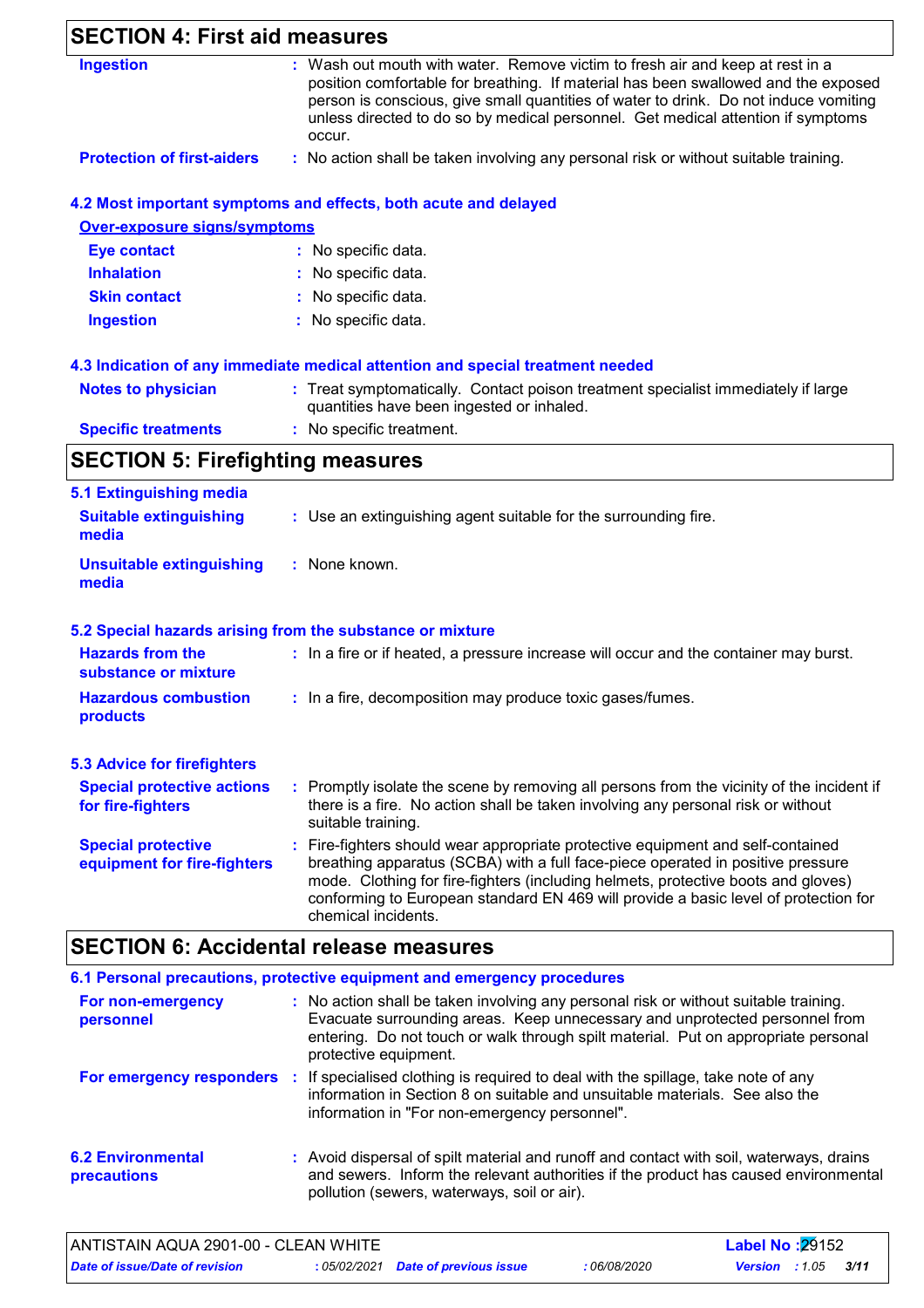### **SECTION 6: Accidental release measures**

|                                           | 6.3 Methods and material for containment and cleaning up                                                                                                                                                                                                                                                                                                                                                                                                                       |
|-------------------------------------------|--------------------------------------------------------------------------------------------------------------------------------------------------------------------------------------------------------------------------------------------------------------------------------------------------------------------------------------------------------------------------------------------------------------------------------------------------------------------------------|
| <b>Small spill</b>                        | : Stop leak if without risk. Move containers from spill area. Dilute with water and mop<br>up if water-soluble. Alternatively, or if water-insoluble, absorb with an inert dry<br>material and place in an appropriate waste disposal container. Dispose of via a<br>licensed waste disposal contractor.                                                                                                                                                                       |
| <b>Large spill</b>                        | : Stop leak if without risk. Move containers from spill area. Prevent entry into sewers,<br>water courses, basements or confined areas. Wash spillages into an effluent<br>treatment plant or proceed as follows. Contain and collect spillage with non-<br>combustible, absorbent material e.g. sand, earth, vermiculite or diatomaceous earth<br>and place in container for disposal according to local regulations. Dispose of via a<br>licensed waste disposal contractor. |
| 6.4 Reference to other<br><b>sections</b> | : See Section 1 for emergency contact information.<br>See Section 8 for information on appropriate personal protective equipment.<br>See Section 13 for additional waste treatment information.                                                                                                                                                                                                                                                                                |

### **SECTION 7: Handling and storage**

The information in this section contains generic advice and guidance. The list of Identified Uses in Section 1 should be consulted for any available use-specific information provided in the Exposure Scenario(s).

#### **7.1 Precautions for safe handling**

| <b>Protective measures</b>                       | : Put on appropriate personal protective equipment (see Section 8).                                                                                                                                                                                                                                                                                           |
|--------------------------------------------------|---------------------------------------------------------------------------------------------------------------------------------------------------------------------------------------------------------------------------------------------------------------------------------------------------------------------------------------------------------------|
| <b>Advice on general</b><br>occupational hygiene | : Eating, drinking and smoking should be prohibited in areas where this material is<br>handled, stored and processed. Workers should wash hands and face before<br>eating, drinking and smoking. Remove contaminated clothing and protective<br>equipment before entering eating areas. See also Section 8 for additional<br>information on hygiene measures. |

#### **7.2 Conditions for safe storage, including any incompatibilities**

Store in accordance with local regulations. Store in original container protected from direct sunlight in a dry, cool and well-ventilated area, away from incompatible materials (see Section 10) and food and drink. Keep container tightly closed and sealed until ready for use. Containers that have been opened must be carefully resealed and kept upright to prevent leakage. Do not store in unlabelled containers. Use appropriate containment to avoid environmental contamination.

#### **7.3 Specific end use(s)**

- **Recommendations :**
	- : Not available. : Not available.

**Industrial sector specific : solutions**

### **SECTION 8: Exposure controls/personal protection**

The information in this section contains generic advice and guidance. Information is provided based on typical anticipated uses of the product. Additional measures might be required for bulk handling or other uses that could significantly increase worker exposure or environmental releases.

### **8.1 Control parameters**

| <b>Occupational exposure limits</b>         |                                                                                                                                                                                                                                                                |
|---------------------------------------------|----------------------------------------------------------------------------------------------------------------------------------------------------------------------------------------------------------------------------------------------------------------|
| 2-(2-butoxyethoxy)ethanol                   | EH40/2005 WELs (United Kingdom (UK), 8/2018).<br>TWA: 10 ppm 8 hours.<br>STEL: 15 ppm 15 minutes.<br>TWA: 67.5 mg/m <sup>3</sup> 8 hours.<br>STEL: 101.2 mg/m <sup>3</sup> 15 minutes.                                                                         |
| <b>Recommended monitoring</b><br>procedures | : If this product contains ingredients with exposure limits, personal, workplace<br>atmosphere or biological monitoring may be required to determine the effectiveness<br>of the ventilation or other control measures and/or the necessity to use respiratory |

the following: European Standard EN 689 (Workplace atmospheres - Guidance for the assessment of exposure by inhalation to chemical agents for comparison with limit values and measurement strategy) European Standard EN 14042 (Workplace *Date of issue/Date of revision* **:** *05/02/2021 Date of previous issue : 06/08/2020 Version : 1.05 4/11* ANTISTAIN AQUA 2901-00 - CLEAN WHITE **Label No :**29152

protective equipment. Reference should be made to monitoring standards, such as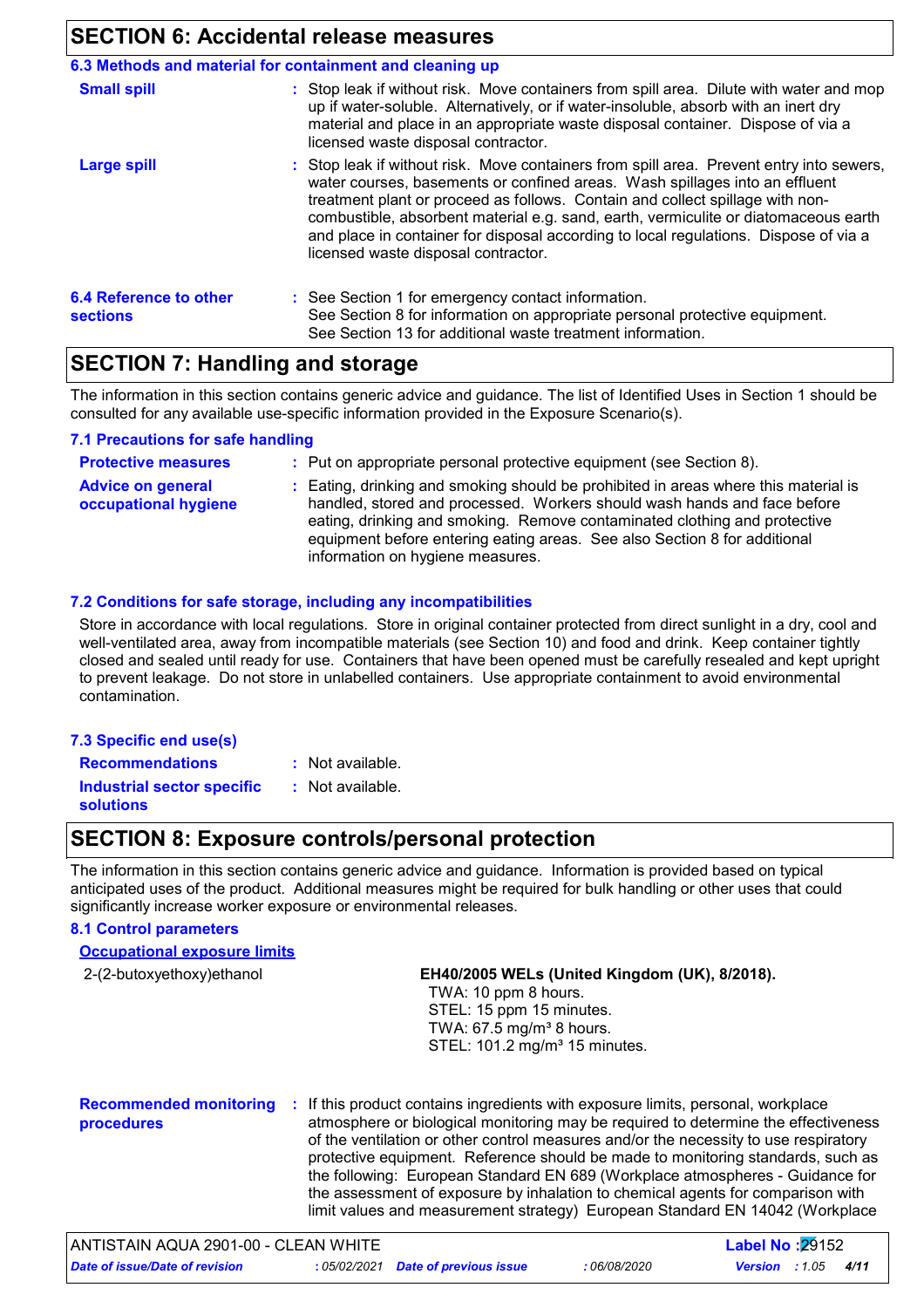## **SECTION 8: Exposure controls/personal protection**

|                                                 | atmospheres - Guide for the application and use of procedures for the assessment<br>of exposure to chemical and biological agents) European Standard EN 482<br>(Workplace atmospheres - General requirements for the performance of procedures<br>for the measurement of chemical agents) Reference to national guidance<br>documents for methods for the determination of hazardous substances will also be<br>required. |
|-------------------------------------------------|---------------------------------------------------------------------------------------------------------------------------------------------------------------------------------------------------------------------------------------------------------------------------------------------------------------------------------------------------------------------------------------------------------------------------|
| <b>DNELS/DMELS</b><br>No DNELs/DMELs available. |                                                                                                                                                                                                                                                                                                                                                                                                                           |
| <b>PNECs</b><br>No PNECs available              |                                                                                                                                                                                                                                                                                                                                                                                                                           |
| <b>8.2 Exposure controls</b>                    |                                                                                                                                                                                                                                                                                                                                                                                                                           |
| <b>Appropriate engineering</b><br>controls      | : Good general ventilation should be sufficient to control worker exposure to airborne<br>contaminants.                                                                                                                                                                                                                                                                                                                   |
| <b>Individual protection measures</b>           |                                                                                                                                                                                                                                                                                                                                                                                                                           |
| <b>Hygiene measures</b>                         | : Wash hands, forearms and face thoroughly after handling chemical products,<br>before eating, smoking and using the lavatory and at the end of the working period.<br>Appropriate techniques should be used to remove potentially contaminated clothing.<br>Wash contaminated clothing before reusing. Ensure that eyewash stations and<br>safety showers are close to the workstation location.                         |
| <b>Eye/face protection</b>                      | : Safety eyewear complying with an approved standard should be used when a risk<br>assessment indicates this is necessary to avoid exposure to liquid splashes, mists,<br>gases or dusts. If contact is possible, the following protection should be worn,<br>unless the assessment indicates a higher degree of protection: safety glasses with<br>side-shields.                                                         |
| <b>Skin protection</b>                          |                                                                                                                                                                                                                                                                                                                                                                                                                           |
| <b>Hand protection</b>                          | : Chemical-resistant, impervious gloves complying with an approved standard should<br>be worn at all times when handling chemical products if a risk assessment indicates<br>this is necessary.                                                                                                                                                                                                                           |
|                                                 | Recommendations: Wear suitable gloves tested to EN374.<br>> 8 hours (breakthrough time): Nitrile gloves. thickness > 0.3 mm<br>Not recommended<br>polyvinyl alcohol (PVA) gloves                                                                                                                                                                                                                                          |
| <b>Body protection</b>                          | : Personal protective equipment for the body should be selected based on the task<br>being performed and the risks involved and should be approved by a specialist<br>before handling this product. Refer to European Standard EN 14605 for further<br>information on material and design requirements and test methods.                                                                                                  |
| <b>Other skin protection</b>                    | : Appropriate footwear and any additional skin protection measures should be<br>selected based on the task being performed and the risks involved and should be<br>approved by a specialist before handling this product.                                                                                                                                                                                                 |
| <b>Respiratory protection</b>                   | : Based on the hazard and potential for exposure, select a respirator that meets the<br>appropriate standard or certification. Respirators must be used according to a<br>respiratory protection program to ensure proper fitting, training, and other important<br>aspects of use.                                                                                                                                       |
|                                                 | Filter type (spray application):<br>A P                                                                                                                                                                                                                                                                                                                                                                                   |
| <b>Environmental exposure</b><br>controls       | : Emissions from ventilation or work process equipment should be checked to<br>ensure they comply with the requirements of environmental protection legislation.<br>In some cases, fume scrubbers, filters or engineering modifications to the process<br>equipment will be necessary to reduce emissions to acceptable levels.                                                                                           |

## **SECTION 9: Physical and chemical properties**

|                                      | 9.1 Information on basic physical and chemical properties |                        |
|--------------------------------------|-----------------------------------------------------------|------------------------|
| <b>Appearance</b>                    |                                                           |                        |
| <b>Physical state</b>                | $:$ Liquid.                                               |                        |
| <b>Colour</b>                        | : White.                                                  |                        |
| <b>Odour</b>                         | : Slight                                                  |                        |
| <b>Odour threshold</b>               | : Not available.                                          |                        |
| рH                                   | $: 8.8 - 9.3$                                             |                        |
| ANTISTAIN AQUA 2901-00 - CLEAN WHITE |                                                           | <b>Label No: 29152</b> |

*Date of issue/Date of revision* **:** *05/02/2021 Date of previous issue : 06/08/2020 Version : 1.05 5/11*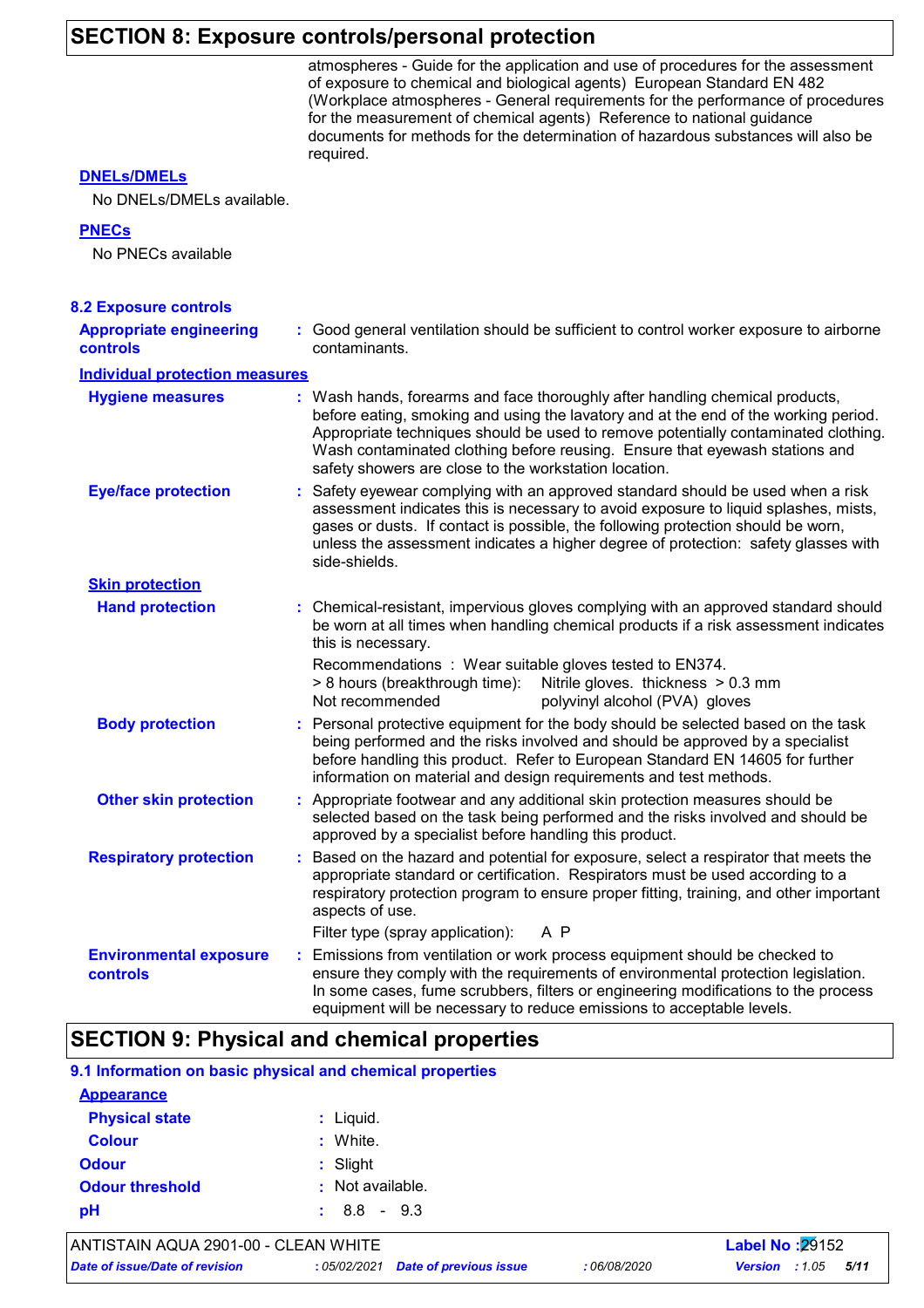## **SECTION 9: Physical and chemical properties**

| <b>Melting point/freezing point</b>      |    | : Not available.         |
|------------------------------------------|----|--------------------------|
| Initial boiling point and                |    | : Not available.         |
| boiling range                            |    |                          |
| <b>Flash point</b>                       |    | : Closed cup: >100°C     |
| <b>Evaporation rate</b>                  |    | Not available.           |
| <b>Flammability (solid, gas)</b>         |    | : Not available.         |
| <b>Upper/lower flammability or</b>       |    | : Lower: Not applicable. |
| explosive limits                         |    | Upper: Not applicable.   |
| <b>Vapour pressure</b>                   |    | $:$ Not available.       |
| <b>Vapour density</b>                    |    | $:$ Not available.       |
| <b>Density</b>                           |    | : $1.2$ kg/l             |
| <b>Solubility(ies)</b>                   |    | Not available.           |
| <b>Partition coefficient: n-octanol/</b> | t. | Not available.           |
| water                                    |    |                          |
| <b>Auto-ignition temperature</b>         |    | : Not available.         |
| <b>Decomposition temperature</b>         |    | Not available.           |
| <b>Viscosity</b>                         |    | Not available.           |
| <b>Explosive properties</b>              |    | Not available.           |
| <b>Oxidising properties</b>              |    | Not available.           |
| 9.2 Other information                    |    |                          |
| <b>VOC</b>                               | ÷. | 0<br>g/l                 |
| <b>Solubility in water</b>               |    | Not available.           |

No additional information.

### **SECTION 10: Stability and reactivity**

| <b>10.1 Reactivity</b>                          | : No specific test data related to reactivity available for this product or its ingredients.              |
|-------------------------------------------------|-----------------------------------------------------------------------------------------------------------|
| <b>10.2 Chemical stability</b>                  | : The product is stable.                                                                                  |
| 10.3 Possibility of<br>hazardous reactions      | : Under normal conditions of storage and use, hazardous reactions will not occur.                         |
| <b>10.4 Conditions to avoid</b>                 | : No specific data.                                                                                       |
| 10.5 Incompatible materials                     | : No specific data.                                                                                       |
| <b>10.6 Hazardous</b><br>decomposition products | : Under normal conditions of storage and use, hazardous decomposition products<br>should not be produced. |

### **SECTION 11: Toxicological information**

#### **11.1 Information on toxicological effects**

**Acute toxicity**

| <b>Product/ingredient name</b>                               | <b>Result</b>                                                     | <b>Species</b>       | <b>Dose</b>                            | <b>Exposure</b> |
|--------------------------------------------------------------|-------------------------------------------------------------------|----------------------|----------------------------------------|-----------------|
| $ 2-(2-butoxyethoxy)ethanol$<br>$1,2$ -benzisothiazol-3(2H)- | ILD50 Dermal<br>LD50 Oral<br>LD50 Oral                            | Rabbit<br>Rat<br>Rat | 2700 mg/kg<br>4500 mg/kg<br>1020 mg/kg |                 |
| <b>lone</b>                                                  |                                                                   |                      |                                        |                 |
| <b>Conclusion/Summary</b>                                    | Based on available data, the classification criteria are not met. |                      |                                        |                 |

### **Acute toxicity estimates**

Not available.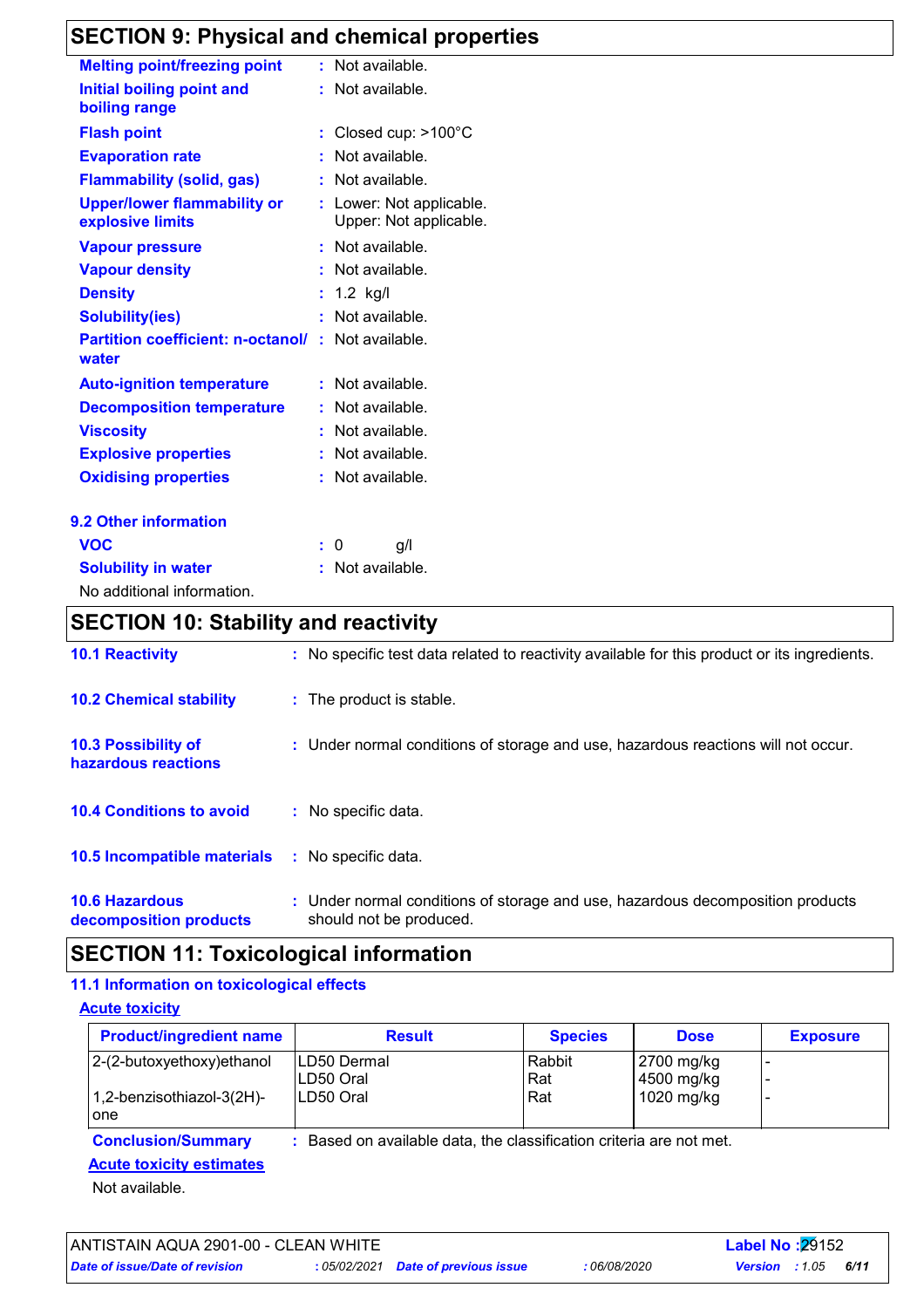### **SECTION 11: Toxicological information**

### **Potential acute health effects Inhalation :** No known significant effects or critical hazards. **Ingestion :** No known significant effects or critical hazards. **Skin contact :** No known significant effects or critical hazards. **Eye contact :** No known significant effects or critical hazards. **Carcinogenicity Conclusion/Summary :** Based on available data, the classification criteria are not met. **Mutagenicity Conclusion/Summary :** Based on available data, the classification criteria are not met. **Teratogenicity Conclusion/Summary :** Based on available data, the classification criteria are not met. **Reproductive toxicity Conclusion/Summary :** Based on available data, the classification criteria are not met. **Symptoms related to the physical, chemical and toxicological characteristics Skin contact Ingestion Inhalation :** No specific data. No specific data. **:** No specific data. **: Eye contact :** No specific data. **Irritation/Corrosion** 2-(2-butoxyethoxy)ethanol  $\vert$  Eyes - Moderate irritant  $\vert$  Rabbit  $\vert$  -  $\vert$  24 hours 20 mg - Eyes - Severe irritant - Rabbit - 20 mg 1,2-benzisothiazol-3(2H)-one Skin - Mild irritant  $\vert$  Human  $\vert$  -  $\vert$  48 hours 5 % **Product/ingredient name Result Result Result Species Score Exposure Observation Conclusion/Summary Skin Example 2018 :** Based on available data, the classification criteria are not met. **Eyes Exercise 2018 Exercise 2018 Exercise 2018 Exercise 2019 EXECUTE:** Based on available data, the classification criteria are not met. **Respiratory :** Based on available data, the classification criteria are not met. **Sensitisation Conclusion/Summary Skin :** May produce an allergic reaction. **Respiratory <b>:** Based on available data, the classification criteria are not met. **Species Information on likely routes : Not available. Specific target organ toxicity (single exposure) Specific target organ toxicity (repeated exposure) Aspiration hazard of exposure Delayed and immediate effects as well as chronic effects from short and long-term exposure Short term exposure Potential immediate effects Potential delayed effects : :** Not available. : Not available. Not available. Not available. Not available. Based on available data, the classification criteria are not met.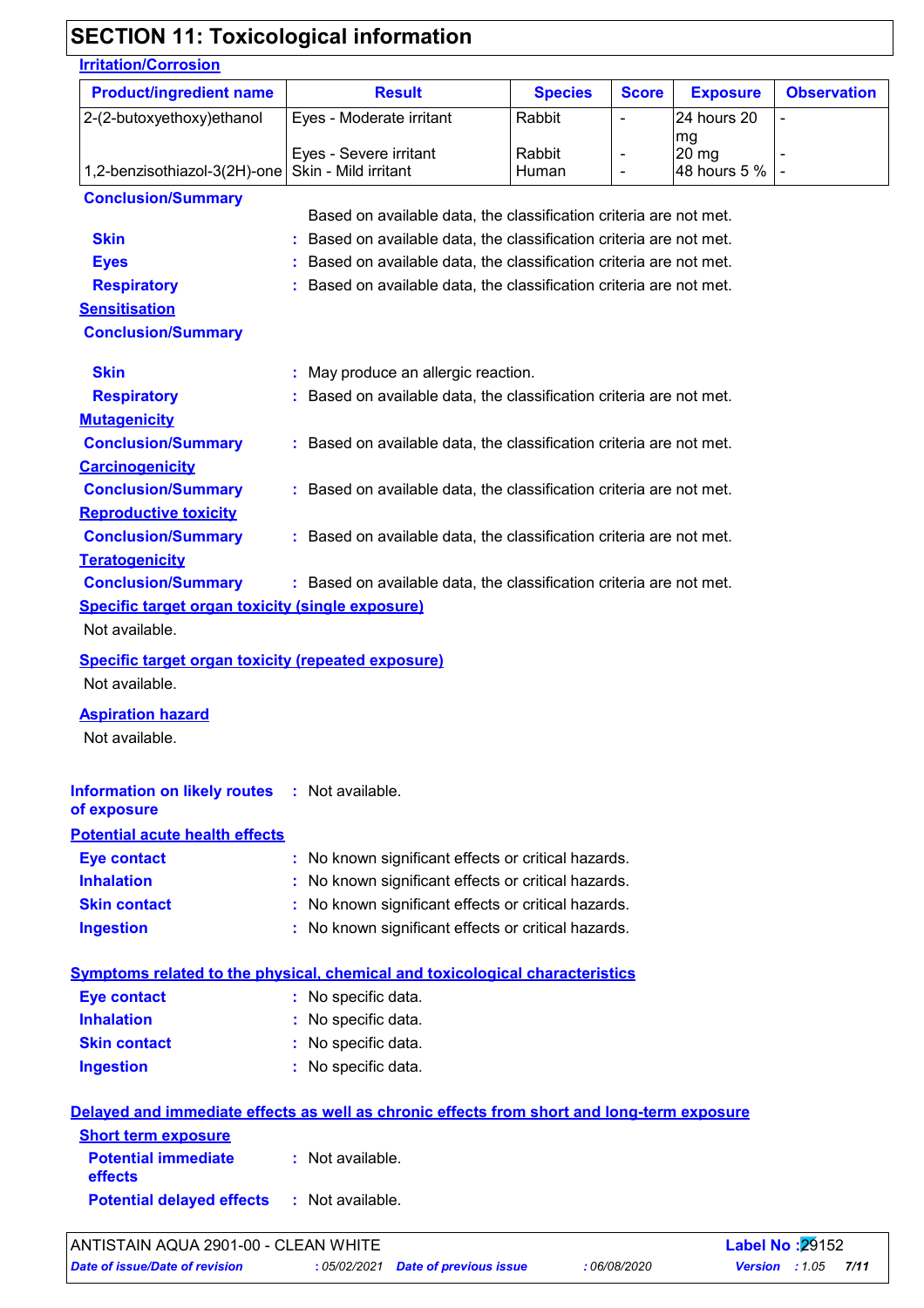### **SECTION 11: Toxicological information**

| <b>Long term exposure</b>                    |                                                                     |
|----------------------------------------------|---------------------------------------------------------------------|
| <b>Potential immediate</b><br><b>effects</b> | $:$ Not available.                                                  |
| <b>Potential delayed effects</b>             | : Not available.                                                    |
| <b>Potential chronic health effects</b>      |                                                                     |
| Not available.                               |                                                                     |
| <b>Conclusion/Summary</b>                    | : Based on available data, the classification criteria are not met. |
| <b>General</b>                               | : No known significant effects or critical hazards.                 |
| <b>Carcinogenicity</b>                       | : No known significant effects or critical hazards.                 |
| <b>Mutagenicity</b>                          | : No known significant effects or critical hazards.                 |
| <b>Teratogenicity</b>                        | : No known significant effects or critical hazards.                 |
| <b>Developmental effects</b>                 | : No known significant effects or critical hazards.                 |
| <b>Fertility effects</b>                     | : No known significant effects or critical hazards.                 |
|                                              |                                                                     |

#### **Other information :** Not available.

### **SECTION 12: Ecological information**

#### **12.1 Toxicity**

| <b>Product/ingredient name</b>               | <b>Result</b>                       | <b>Species</b>                                                               | <b>Exposure</b> |
|----------------------------------------------|-------------------------------------|------------------------------------------------------------------------------|-----------------|
| $\overline{2}$ -(2-butoxyethoxy)ethanol      | Acute LC50 1300000 µg/l Fresh water | Fish - Lepomis macrochirus                                                   | 96 hours        |
| 1,2-benzisothiazol-3(2H)-one                 | Acute EC50 0.36 mg/l Marine water   | Algae - Skeletonema Costatum                                                 | 72 hours        |
|                                              | Acute EC50 3.7 mg/l                 | Daphnia - Daphnia Magna                                                      | 48 hours        |
|                                              | Acute LC50 1.9 mg/l Fresh water     | Fish - Onorhynchus Mykiss                                                    | 96 hours        |
|                                              | Acute NOEC 0.15 mg/l Marine water   | Algae - Skeletonema Costatum                                                 | 72 hours        |
| 2-Methyl-1,2-benzisothiazol-<br>$3(2H)$ -one | Acute EC50 0.22 ppm Fresh water     | Algae - Pseudokirchneriella<br>subcapitata                                   | 96 hours        |
|                                              | Acute EC50 0.92 ppm Fresh water     | Daphnia - Daphnia magna                                                      | 48 hours        |
|                                              | Acute LC50 0.24 ppm Fresh water     | Fish - Oncorhynchus mykiss -<br>Juvenile (Fledgling, Hatchling,<br>Weanling) | 96 hours        |
|                                              | Chronic NOEC 0.16 ppm               | Fish - Pimephales promelas                                                   | 32 days         |

**Conclusion/Summary :** Based on available data, the classification criteria are not met.

#### **12.2 Persistence and degradability**

| <b>Product/ingredient name</b>         | <b>Test</b>              | <b>Result</b>                                          |                   | <b>Dose</b> | <b>Inoculum</b>  |
|----------------------------------------|--------------------------|--------------------------------------------------------|-------------------|-------------|------------------|
| 1,2-benzisothiazol-3(2H)-one   EU      |                          | 24 % - 28 days                                         |                   |             |                  |
| <b>Conclusion/Summary</b>              |                          | : This product has not been tested for biodegradation. |                   |             |                  |
| <b>Product/ingredient name</b>         | <b>Aquatic half-life</b> |                                                        | <b>Photolysis</b> |             | Biodegradability |
| 1,2-benzisothiazol-3(2H)-one $\vert$ - |                          |                                                        |                   |             | Inherent         |

#### **12.3 Bioaccumulative potential**

| <b>Product/ingredient name</b>            | <b>LogP</b> <sub>ow</sub> | <b>BCF</b> | <b>Potential</b> |
|-------------------------------------------|---------------------------|------------|------------------|
| $ 2-(2-butoxyethoxy)ethanol$              |                           |            | l low            |
| $1,2$ -benzisothiazol-3(2H)-one $\vert$ - |                           | J.Z        | <b>I</b> low     |

#### **12.4 Mobility in soil**

| <b>Soil/water partition</b><br><b>coefficient (Koc)</b> | : Not available. |
|---------------------------------------------------------|------------------|
| <b>Mobility</b>                                         | : Not available. |

#### **12.5 Results of PBT and vPvB assessment**

| ANTISTAIN AQUA 2901-00 - CLEAN WHITE |                                     |              | <b>Label No: 29152</b> |      |
|--------------------------------------|-------------------------------------|--------------|------------------------|------|
| Date of issue/Date of revision       | : 05/02/2021 Date of previous issue | : 06/08/2020 | <b>Version</b> : 1.05  | 8/11 |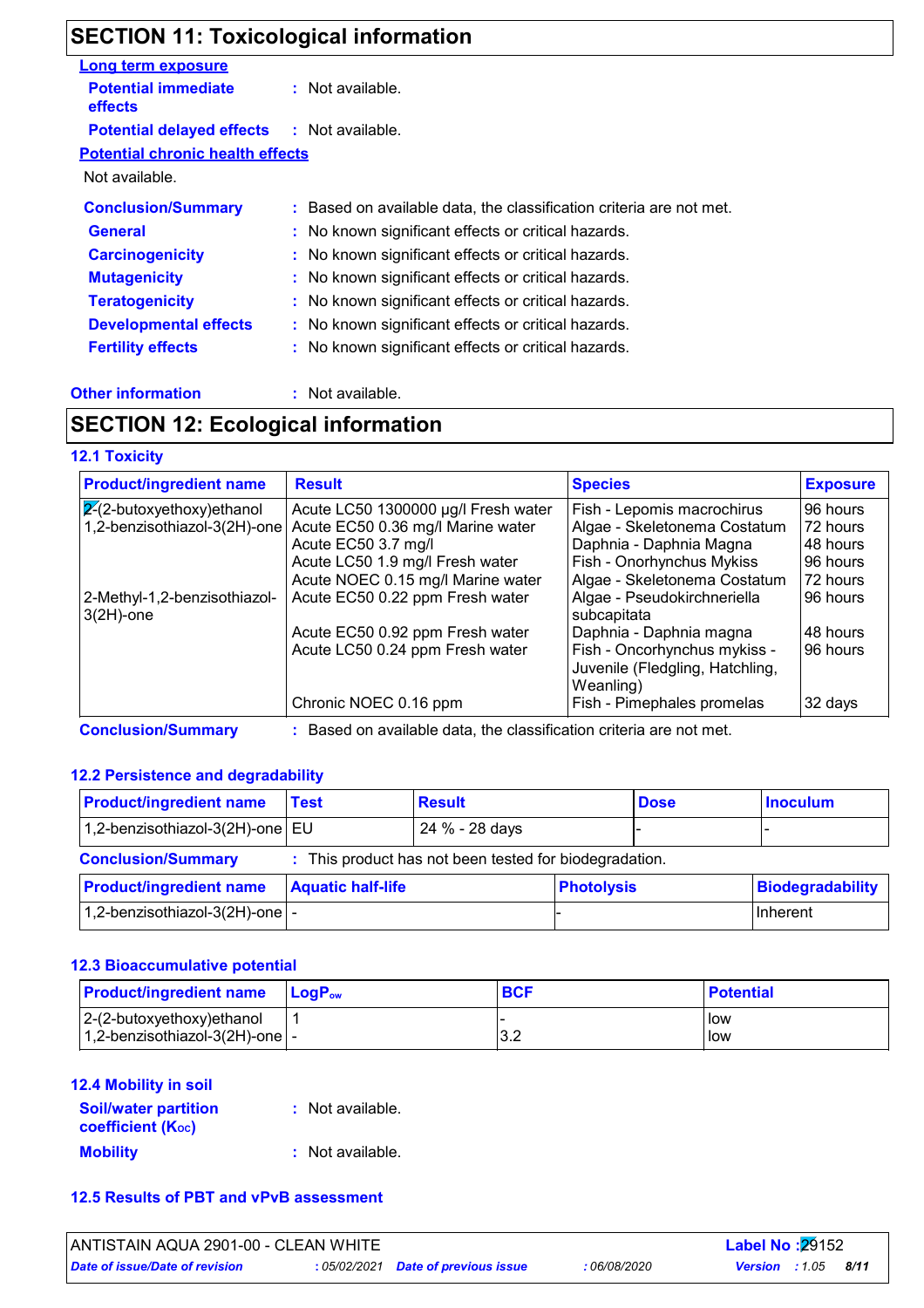| <b>SECTION 12: Ecological information</b>  |                                                                                                                                                                                                                                                                                                                                                                                                                                                                                                                                                      |
|--------------------------------------------|------------------------------------------------------------------------------------------------------------------------------------------------------------------------------------------------------------------------------------------------------------------------------------------------------------------------------------------------------------------------------------------------------------------------------------------------------------------------------------------------------------------------------------------------------|
| <b>PBT</b>                                 | : Not applicable.                                                                                                                                                                                                                                                                                                                                                                                                                                                                                                                                    |
| <b>vPvB</b>                                | : Not applicable.                                                                                                                                                                                                                                                                                                                                                                                                                                                                                                                                    |
| 12.6 Other adverse effects                 | : No known significant effects or critical hazards.                                                                                                                                                                                                                                                                                                                                                                                                                                                                                                  |
| <b>SECTION 13: Disposal considerations</b> |                                                                                                                                                                                                                                                                                                                                                                                                                                                                                                                                                      |
| <b>13.1 Waste treatment methods</b>        |                                                                                                                                                                                                                                                                                                                                                                                                                                                                                                                                                      |
| <b>Product</b>                             |                                                                                                                                                                                                                                                                                                                                                                                                                                                                                                                                                      |
| <b>Methods of disposal</b>                 | : The generation of waste should be avoided or minimised wherever possible.<br>Disposal of this product, solutions and any by-products should at all times comply<br>with the requirements of environmental protection and waste disposal legislation<br>and any regional local authority requirements. Dispose of surplus and non-<br>recyclable products via a licensed waste disposal contractor. Waste should not be<br>disposed of untreated to the sewer unless fully compliant with the requirements of<br>all authorities with jurisdiction. |
| <b>Hazardous waste</b>                     | : Within the present knowledge of the supplier, this product is not regarded as<br>hazardous waste, as defined by EU Directive 2008/98/EC.                                                                                                                                                                                                                                                                                                                                                                                                           |
| European waste catalogue: 080112<br>(EWC)  |                                                                                                                                                                                                                                                                                                                                                                                                                                                                                                                                                      |
| <b>Packaging</b>                           |                                                                                                                                                                                                                                                                                                                                                                                                                                                                                                                                                      |
| <b>Methods of disposal</b>                 | : The generation of waste should be avoided or minimised wherever possible. Waste<br>packaging should be recycled. Incineration or landfill should only be considered<br>when recycling is not feasible.                                                                                                                                                                                                                                                                                                                                             |
| <b>Special precautions</b>                 | : This material and its container must be disposed of in a safe way. Empty containers                                                                                                                                                                                                                                                                                                                                                                                                                                                                |

### **SECTION 14: Transport information**

|                                           | <b>ADR/RID</b>           | <b>ADN</b>     | <b>IMDG</b>    | <b>IATA</b>    |
|-------------------------------------------|--------------------------|----------------|----------------|----------------|
| 14.1 UN number                            | Not regulated.           | Not regulated. | Not regulated. | Not regulated. |
| 14.2 UN proper<br>shipping name           | -                        |                |                |                |
| <b>14.3 Transport</b><br>hazard class(es) | $\overline{\phantom{0}}$ |                |                |                |
| <b>14.4 Packing</b><br>group              |                          |                |                |                |
| 14.5<br><b>Environmental</b><br>hazards   | No.                      | No.            | No.            | No.            |
| <b>Additional</b><br>information          |                          |                |                |                |

**user**

**14.6 Special precautions for : Transport within user's premises:** always transport in closed containers that are upright and secure. Ensure that persons transporting the product know what to do in the event of an accident or spillage.

or liners may retain some product residues. Avoid dispersal of spilt material and

runoff and contact with soil, waterways, drains and sewers.

- **14.7 Transport in bulk according to Annex II of Marpol and the IBC Code**
- **:** Not relevant/applicable due to nature of the product.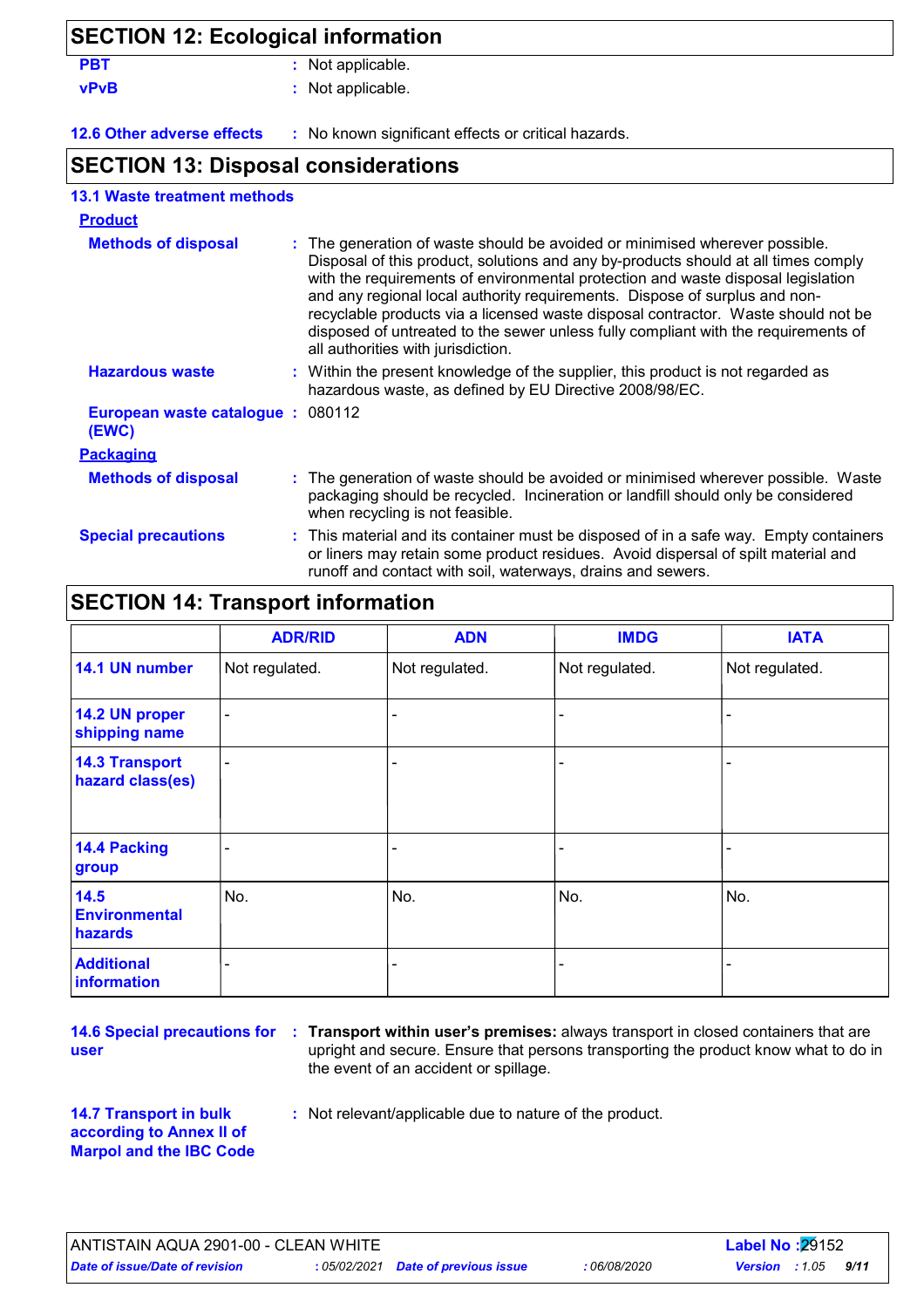## **SECTION 15: Regulatory information**

|                                                       | 15.1 Safety, health and environmental regulations/legislation specific for the substance or mixture                |
|-------------------------------------------------------|--------------------------------------------------------------------------------------------------------------------|
| EU Regulation (EC) No. 1907/2006 (REACH)              |                                                                                                                    |
|                                                       | <b>Annex XIV - List of substances subject to authorisation</b>                                                     |
| <b>Annex XIV</b>                                      |                                                                                                                    |
| None of the components are listed.                    |                                                                                                                    |
| <b>Substances of very high concern</b>                |                                                                                                                    |
| None of the components are listed.                    |                                                                                                                    |
| <b>Annex XVII - Restrictions</b>                      |                                                                                                                    |
| on the manufacture,<br>placing on the market          |                                                                                                                    |
| and use of certain                                    |                                                                                                                    |
| dangerous substances,                                 |                                                                                                                    |
| mixtures and articles                                 |                                                                                                                    |
| <b>Other EU regulations</b>                           |                                                                                                                    |
| <b>Europe inventory</b>                               | : Not determined.                                                                                                  |
| Ozone depleting substances (1005/2009/EU)             |                                                                                                                    |
| Not listed.                                           |                                                                                                                    |
| Prior Informed Consent (PIC) (649/2012/EU)            |                                                                                                                    |
| Not listed.                                           |                                                                                                                    |
| <b>Seveso Directive</b>                               |                                                                                                                    |
|                                                       | This product is not controlled under the Seveso Directive.                                                         |
| <b>International regulations</b>                      |                                                                                                                    |
|                                                       | <b>Chemical Weapon Convention List Schedules I, II &amp; III Chemicals</b>                                         |
| Not listed.                                           |                                                                                                                    |
| <b>Montreal Protocol (Annexes A, B, C, E)</b>         |                                                                                                                    |
| Not listed.                                           |                                                                                                                    |
|                                                       | <b>Stockholm Convention on Persistent Organic Pollutants</b>                                                       |
| Not listed.                                           |                                                                                                                    |
|                                                       |                                                                                                                    |
|                                                       | <b>Rotterdam Convention on Prior Informed Consent (PIC)</b>                                                        |
| Not listed.                                           |                                                                                                                    |
| <b>UNECE Aarhus Protocol on POPs and Heavy Metals</b> |                                                                                                                    |
| Not listed.                                           |                                                                                                                    |
|                                                       |                                                                                                                    |
| <b>15.2 Chemical safety</b>                           | : Not applicable.                                                                                                  |
| assessment                                            |                                                                                                                    |
| <b>SECTION 16: Other information</b>                  |                                                                                                                    |
|                                                       |                                                                                                                    |
| <b>Abbreviations and</b>                              | $\nabla$ Indicates information that has changed from previously issued version.                                    |
| acronyms                                              | $:$ ATE = Acute Toxicity Estimate<br>CLP = Classification, Labelling and Packaging Regulation [Regulation (EC) No. |
|                                                       | 1272/2008]                                                                                                         |
|                                                       | <b>DMEL = Derived Minimal Effect Level</b>                                                                         |
|                                                       | DNEL = Derived No Effect Level<br>EUH statement = CLP-specific Hazard statement                                    |
|                                                       | PBT = Persistent, Bioaccumulative and Toxic                                                                        |
|                                                       | <b>PNEC = Predicted No Effect Concentration</b>                                                                    |

RRN = REACH Registration Number

vPvB = Very Persistent and Very Bioaccumulative

#### **Procedure used to derive the classification according to Regulation (EC) No. 1272/2008 [CLP/GHS]**

| <b>Justification</b> |
|----------------------|
|                      |
|                      |
|                      |

### ANTISTAIN AQUA 2901-00 - CLEAN WHITE **Label No :**29152

*Date of issue/Date of revision* **:** *05/02/2021 Date of previous issue : 06/08/2020 Version : 1.05 10/11*